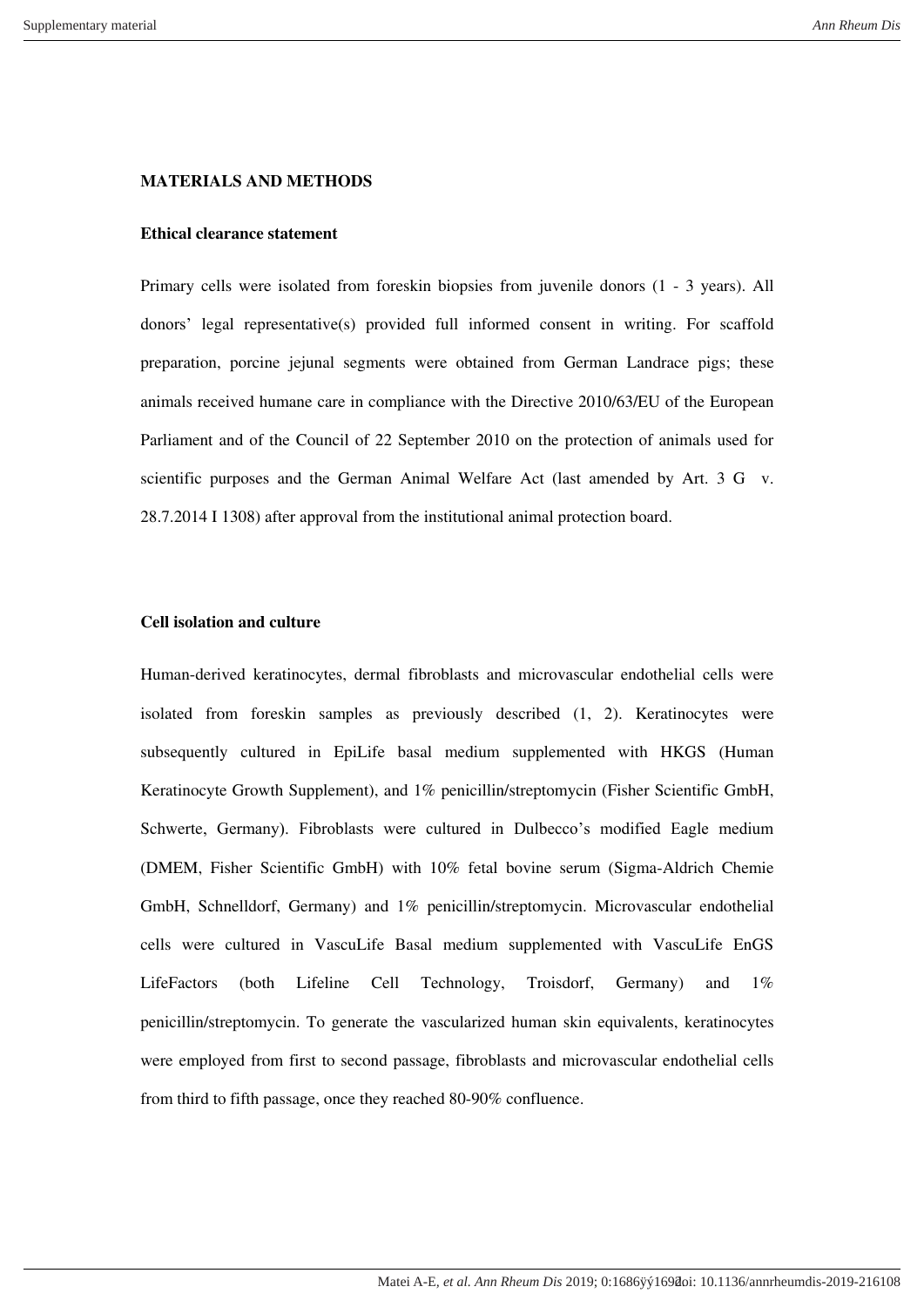#### **Generation of a vascularized skin equivalent**

The scaffold used to seed the human cells was prepared from a segment of porcine jejunum supplied by a single artery-vein pair with intact outer vascular system as previously described (Suppl. Fig. 1C) (3, 4). The jejunum segments were decellularized by perfusing the vasculature with sodium-desoxycholate at 100 mmHg (constant pressure). After sterilization with gamma irradiation, the matrix was stored at 4°C for up to one year. To create a matrix for the vascularized skin equivalent, the segment of jejunum was cut longitudinally on the antimesenteric side and fixed onto a polycarbonate frame. After equilibration in VascuLife EnGS Medium for 24 h in cell culture conditions, vascular channels in the matrix were reseeded with 1.2 x 10<sup>7</sup> human dermal microvascular endothelial cells in 1000  $\mu$ L: 700  $\mu$ L of cell suspension were injected in the arterial inlet and 300 μl in the venous inlet. After 48 h of incubation, the matrix was placed in a bioreactor system with its artery and vein connected to a fluidic circuit containing VascuLife EnGS, as previously described (2). With the matrix in the bioreactor,  $3 \times 10^6$  human dermal fibroblasts were seeded on the matrix surface. After further 48 h of incubation, perfusion was started with a pressure of 10 mmHg, increased hourly by 10 mmHg up to 80 mmHg, and then changed to an oscillating pressure profile between 120 and 80 mmHg that resembles physiological human blood pressure. The pressure was measured and controlled at the arterial end of the skin equivalent during the whole culture period. Beside the circuit to the vascular system, two other circuits delivered medium to the surface and lower side of the submerged model, respectively, or later, in air-liquid interface conditions, ensured the air flow on top and medium flow below the skin model. At the following day, the cell culture medium in the fluidic system was replaced with EpiLife basal medium supplemented with HKGS (Thermo Fisher, Massachusetts, USA), 1.5 mM CaCl<sub>2</sub>, 73  $\mu$ L/mL 2-Phospho-L-ascorbic acid trisodium salt, 5 ng/mL keratinocyte growth factor and 1% penicillin/streptomycin (Sigma Aldrich, Steinheim, Germany). Four x 10<sup>6</sup> hEK were seeded on the surface and incubated for 24 h. After further 24 h of submerged perfusion, the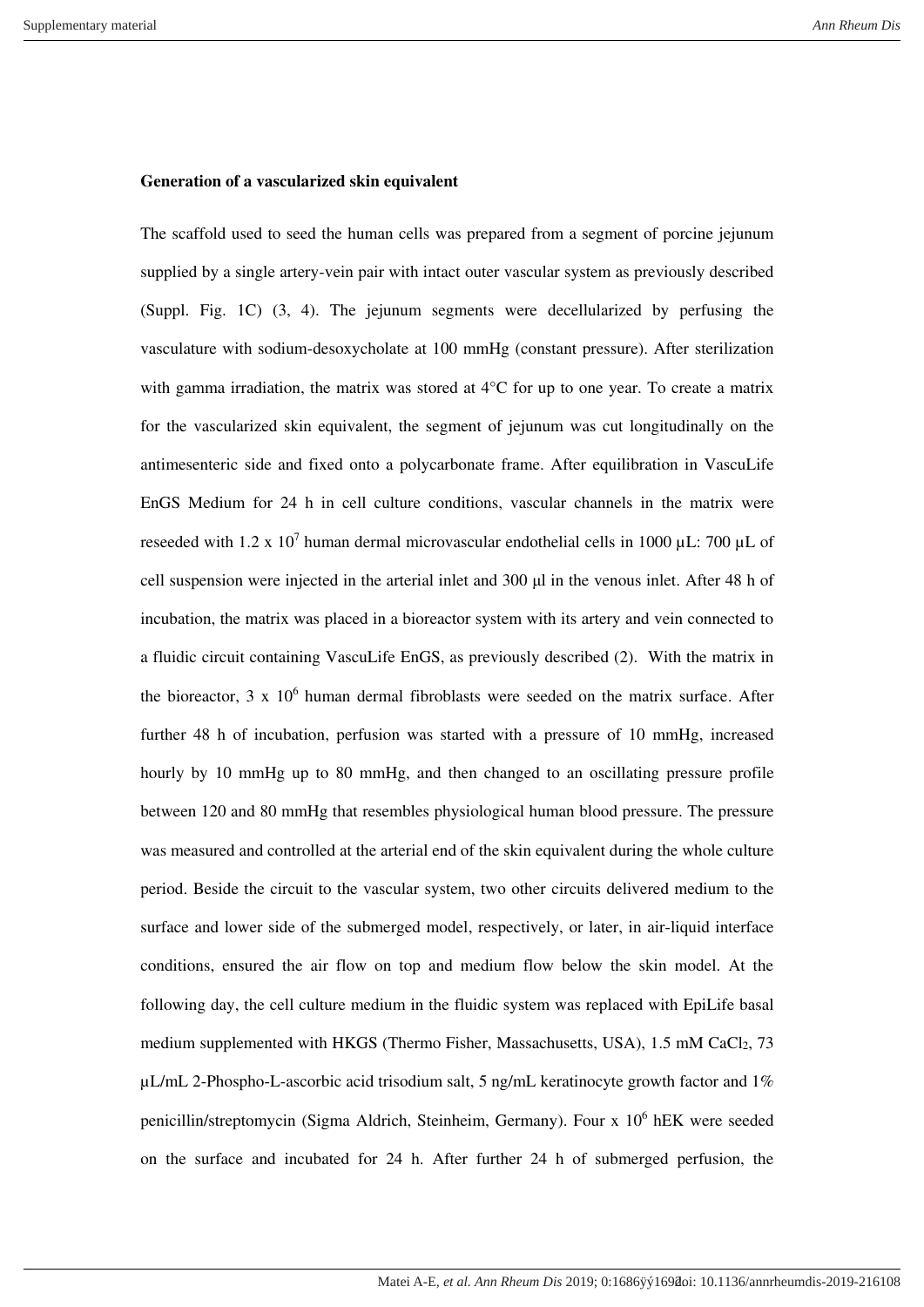bioreactor was switched to air-liquid interface conditions that ensured sterile airflow on top of the skin model, promoting epidermal differentiation (5). Culture was continued until day 28 with medium change every 4-5 days. A tailor-designed incubator with programmable peristaltic pumps ensured the pressure control and standard cell culture conditions at 37°C and  $5\%$  CO<sub>2</sub> (Fig. 1F).

## **Optimization of the bioreactor design**

The previously described bioreactor system was optimized to overcome difficulties in general handling and issues regarding sterility and leakproofness during culture (5). The shape of the bioreactor body was changed from a round to a rectangular shape (Fig 1B, C). To allow easy access to the cannulas of arterial and venous vessels of the skin equivalent during culture, the inner dimensions of the bioreactor were adjusted to fit the frame with the matrix and the vessels with approximately 7 cm length, with an additional length of 10 mm of the luer connectors where the vessels are connected for perfusion. The bioreactor body had 100 mm length and 70 mm width. The lid of the bioreactor was cast with polydimethylsiloxane (PDMS), thus being transparent and allowing a direct view inside the bioreactor during culture. At the same time, the PDMS lid provides a tight sealing without the need of extra oring seals, which would not have been the optimal choice of sealing for the rectangular shape.

The frame for carrying the matrix was not changed in basic dimensions compared to the old bioreactor setup. However, the frame was not placed horizontally into the bioreactor, but at an angled position of 15° to prevent air bubbles entrapment underneath the matrix (Fig. 1D). The highest point underneath the matrix was thus shifted to the very rim of the frame. Together with a bevel on this side of the lower part of the frame, air bubbles escaped from below the matrix to the open compartment of the bioreactor, or could be cleared away by slightly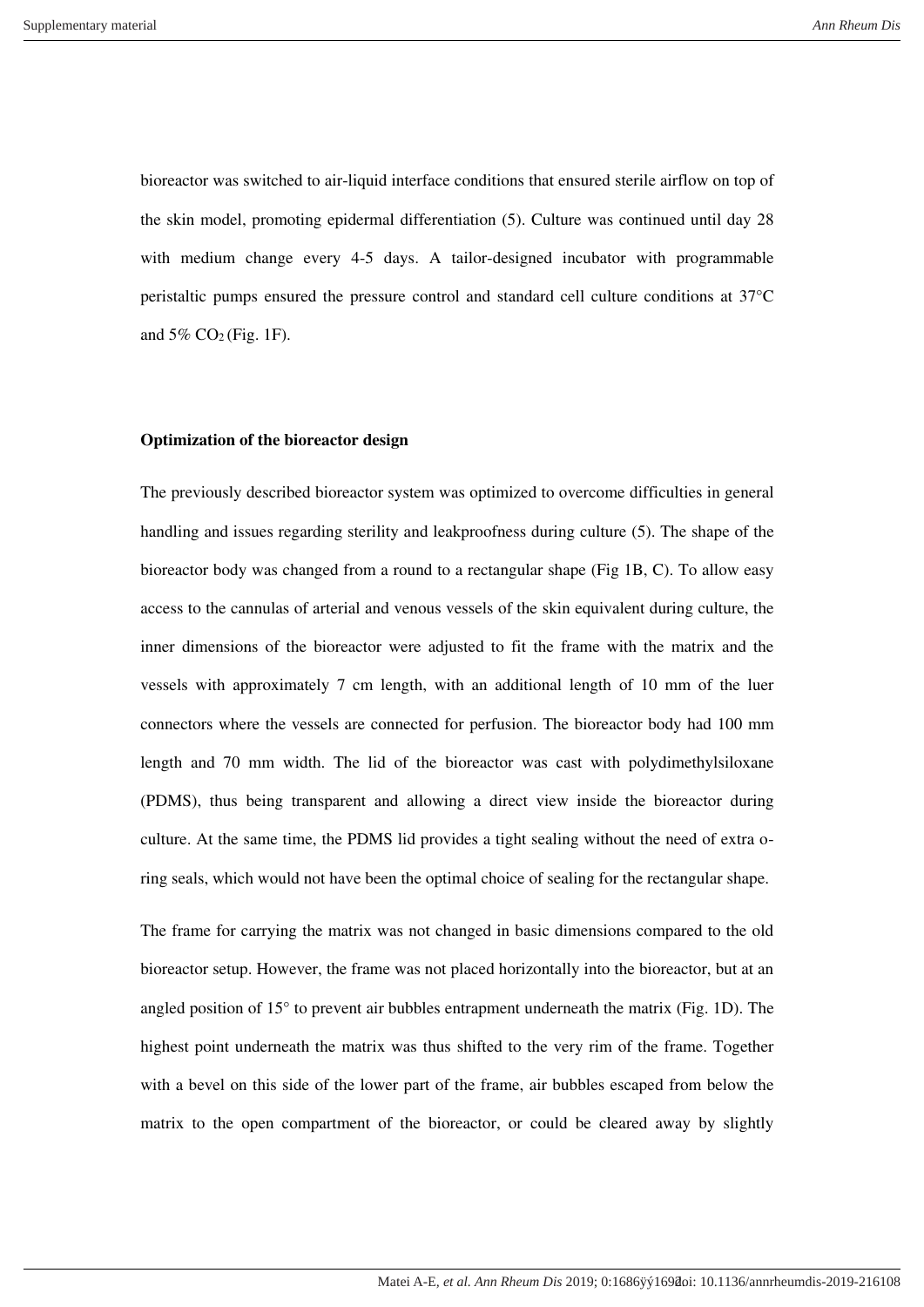swaying the bioreactor. An additional bevel on the lowermost rim of the upper part of the frame ensured proper drain of medium off the matrix, in case of leakages through the gaps between frame and bioreactor during airlift culture. To provide a horizontal matrix for cell seeding, the bioreactor was placed on a ramp that compensates the 15° inclination of the matrix. After incubation for cell attachment, the ramp was removed and the bioreactor was put back in regular orientation. Due to this change during cell seeding, the total height of the bioreactor was set to 56mm (without lid) to prevent overflow of medium when placed on the ramp.

The fluidic circuit to which the bioreactor was connected was slightly modified from the previous setup. As before, it included two glass bottles, one of 100 ml as a medium reservoir, one of 25 ml for pressure balance. A pressure sensor was connected to a pressure dome right before the arterial inlet of the bioreactor. To allow easier switching between submerged and airlift culture, two three-way-cocks were integrated into the circuit. Instead of connecting all tubes to the system from the beginning, the system could be reduced to two pump tubes for submerged culture, with addition of two pump tubes for airlift culture, thus providing easier handling during medium change.

## **Conversion of the vascularized skin equivalent to fibrotic skin and prevention of fibrosis**

The vascularized human skin equivalent models were exposed to TGFβ (PeproTech, Hamburg, Germany) at a concentration of 10 ng/mL to generate fibrotic skin. Recombinant human TGFβ was added with each medium change (every 4-5 days) 1 week after switching to air-liquid interface. Nintedanib was chosen as a prototypical antifibrotic compound based on its antifibrotic effects on SSc fibroblasts, in different mouse models of SSc and in patients with SSc-ILD (6-8). Nintedanib was added at a final concentration of 1  $\mu$ M (6). The final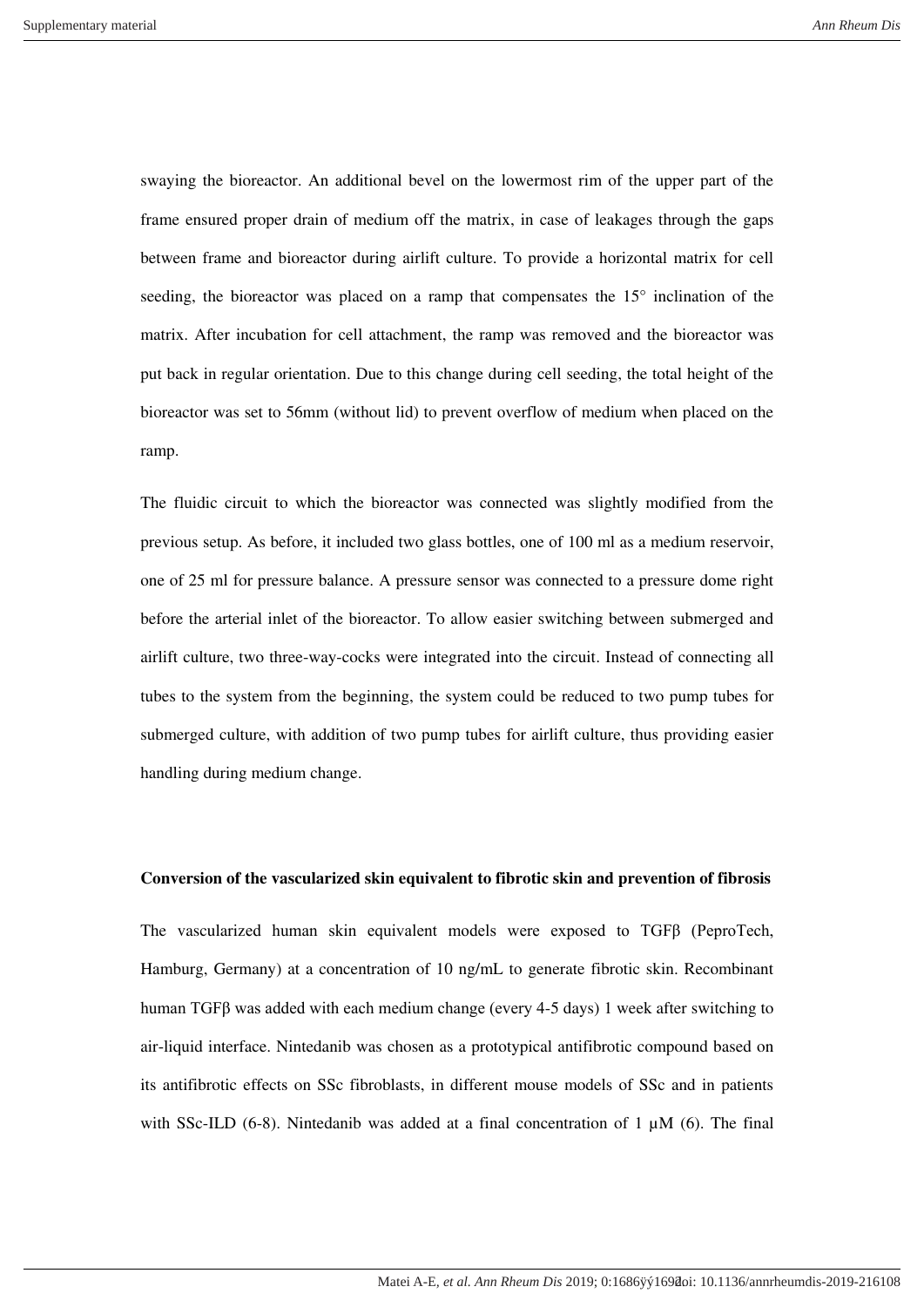DMSO concentration (the solvent of nintedanib) was 1/10000. Skin equivalents without TGFβ or nintedanib, but with DMSO in the same concentration served as control.

### **Histological analysis**

Formalin-fixed, paraffin-embedded (FFPE) sections of human skin and vascularized human skin equivalent models (5 μm) were deparaffinized and stained with haematoxylin and eosin as previously described (9).

## **Immunohistochemistry and immunofluorescence stainings**

For immunohistochemistry, FFPE sections of skin equivalents were used. For immunofluorescence, both FFPE- and cryo-sections from human skin and vascularized human skin equivalent models were employed.

The FFPE-sections were deparaffinized and for immunofluorescence stainings epitopes were subsequently retrieved using a heat-induced method. For epitope retrieval, sections were alternately bathed in boiling sodium citrate buffer (10 mM sodium citrate, pH 6.0) and Tris-EDTA buffer (10 mM Tris base, 1 mM EDTA, 0.05% Tween 20, pH 9.0), each bathing step for 2 min up to a total of 10 min, followed by a cooling step of 20 min and a washing step in distilled water of 5 min (10).

For cryo-sections, tissues were placed in OCT compound (Tissue-Tek) (Newcomer Supply) and then snap-frozen in liquid nitrogen and cut to 7-μm slices. Sections were washed in distilled water after thawing.

Next, sections were blocked for 1 h in 2% BSA in PBS. Primary antibodies were incubated overnight at 4 °C, followed by an intense washing step and 2 hours incubation at room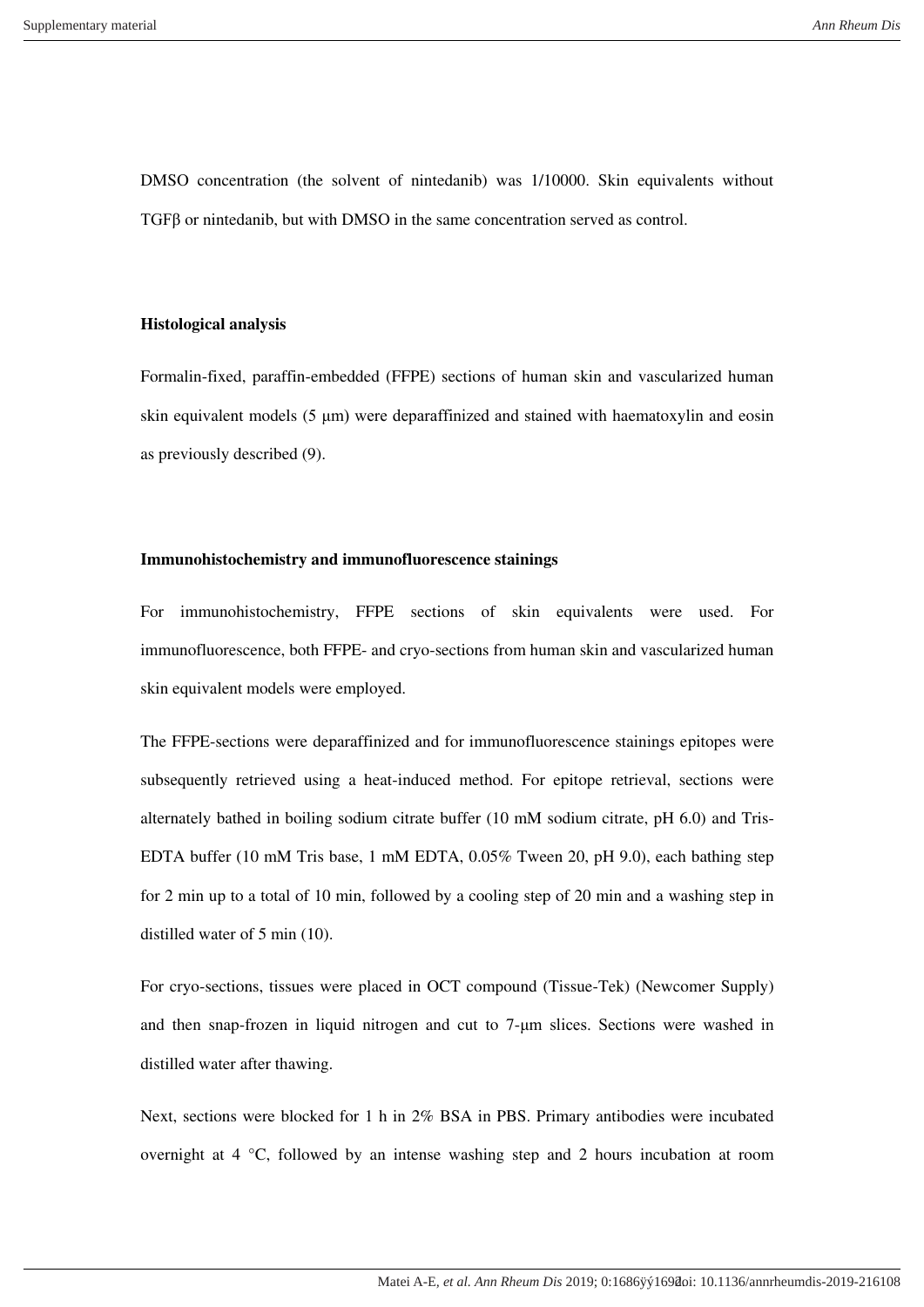temperature with HRP- or Alexa Fluor 488/555/647-conjugated secondary antibodies (Thermo Fisher, Massachusetts, USA). The slides were counterstained with haematoxylin (for immunohistochemistry) or DAPI (1:800, sc-3598, Santa Cruz Biotechnology) (for immunofluorescence stainings) (11). Cross-reactivity was minimized by pre-incubation with species-specific immunoglobulins. The following primary antibodies were used:

- for immunohistochemistry: anti-αSMA (A5228, Sigma-Aldrich, Steinheim, Germany)
- for immunofluorescence on cryo-sections: anti-laminin 5 (ab78286, Abcam, Cambridge, UK), anti-VSV (clone P5D4, SAB4200695, Sigma-Aldrich, Steinheim, Germany), anti-collagen 1 (ab138492, Abcam, Cambridge, UK), VSV- and HIStagged GD3A12 antibody anti-dermatan sulfate (from periplasmic fractions isolated from bacteria expressing the antibody) (12-14)
- for immunofluorescence on FFPE-sections: anti-CD31 (AF3628, R&D Systems, Minneapolis, USA), anti-pSMAD3 (ab52903, Abcam, Cambridge, UK), anti-prolyl-4 hydoxylase β (P4Hβ) (MA3-019, Thermo Fisher, Massachusetts, USA), anti-collagen 1 (ab138492, Abcam, Cambridge, UK), anti-keratin 10 (ab9025, Abcam, Cambridge, UK), anti-keratin 14 (HPA023040, Sigma Aldrich, Steinheim, Germany), antivimentin (ab92547, Abcam, Cambridge, UK) (10)

Stainings were visualized with a Nikon Eclipse Ni-U microscope (Nikon) and integrated fluorescence intensity was analyzed using Fiji (15). Voronoi diagrams were generated as previously described (16).

# **Quantitative PCR (qPCR)**

Gene expression was quantified by SYBR Green real-time PCR using the ABI Prism 7300 Sequence Detection System (Life Technologies, Darmstadt, Germany) (17). Samples without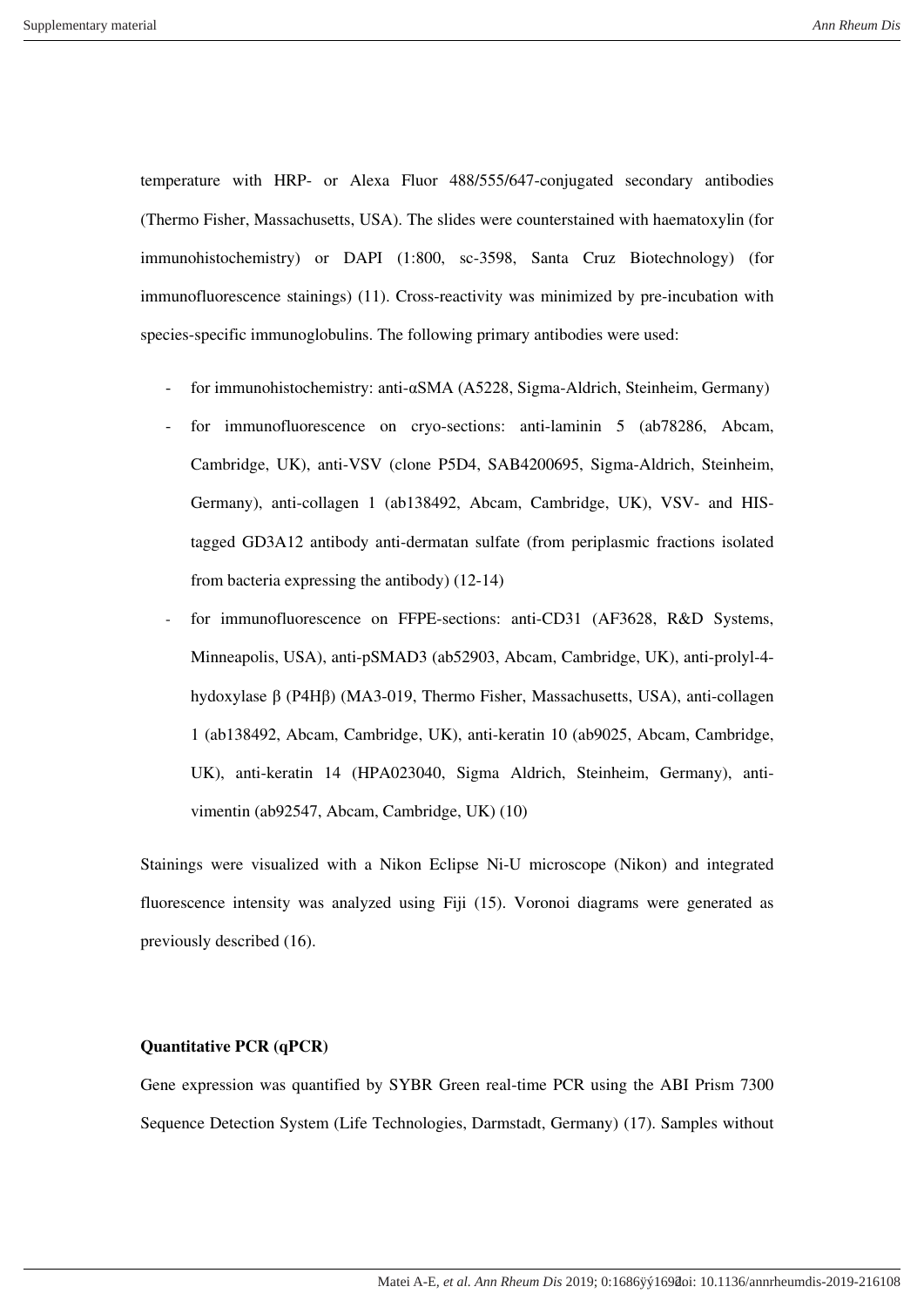enzyme in the reverse transcription reaction (non-RT controls) were used as negative controls. Unspecific signals caused by primer-dimers were excluded by non-template controls and by dissociation curve analysis. The comparative threshold cycle (Ct) method was used for relative quantification. β-actin was used to normalize for the amounts of cDNA within each sample. Primer sequences were: *PAI1* fwd: TCA TTG CTG CCC CTT ATG A; *PAI1* rev: GTT GGT GAG GGC AGA GAG AG; *SMAD7* fwd: TAC TCC AGA TAC CCG ATG GAT T; *SMAD7* rev: TCT GGA CAG TCT GCA GTT GG; *ACTA2* fwd: AAG AGG AAT CCT GAC CCT GAA; *ACTA2* rev: TGG TGA TGA TGC CAT GTT CT; *COL1A1* fwd: ACG AAG ACA TCC CAC CAA TC; *COL1A1* rev: ATG GTA CCT GAG GCC GTT C; *COL1A2*  fwd: GGT CAG CAC CAC CGA TGT C; *COL1A2* rev: CAC GCC TGC CCT TCC TT; *FIBRONECTIN* fwd: TTC TAA GAT TTG GTT TGG GAT CAA T; *FIBRONECTIN* rev: TCT TGG TTG GCT GCA TAT GC; *ACTB* fwd: AGA AAA TCT GGC ACC ACA CC; *ACTB* rev: TAG CAC AGC CTG GAT AGC AA.

## **Capillary Western immunoassay**

Most reagents and the Wes<sup>TM</sup> equipment were purchased from ProteinSimple (Wiesbaden, Germany). Cell lysates were incubated at 95 °C for 5 min. Three microliters of each sample were loaded into the top rows of plates preloaded with electrophoresis buffers to separate proteins of 12–230 kDa. Subsequent rows were filled with blocking buffer, primary and secondary antibody solutions, chemiluminescence reagents, and wash buffer. Primary antibodies were anti-collagen type I (ab138492, Abcam, Cambridge, UK) and anti-β-actin (A5441, Sigma Aldrich, Steinheim, Germany). Secondary antibodies were anti-mouse secondary HRP conjugate and anti-rabbit secondary HRP conjugate.

Plates were loaded into the Wes machine, and assays were performed using the standard 12 to 230-kDa separation range. The Compass software (ProteinSimple, Wiesbaden, Germany) reports data as spectra of chemiluminescence signals versus apparent molecular weights; the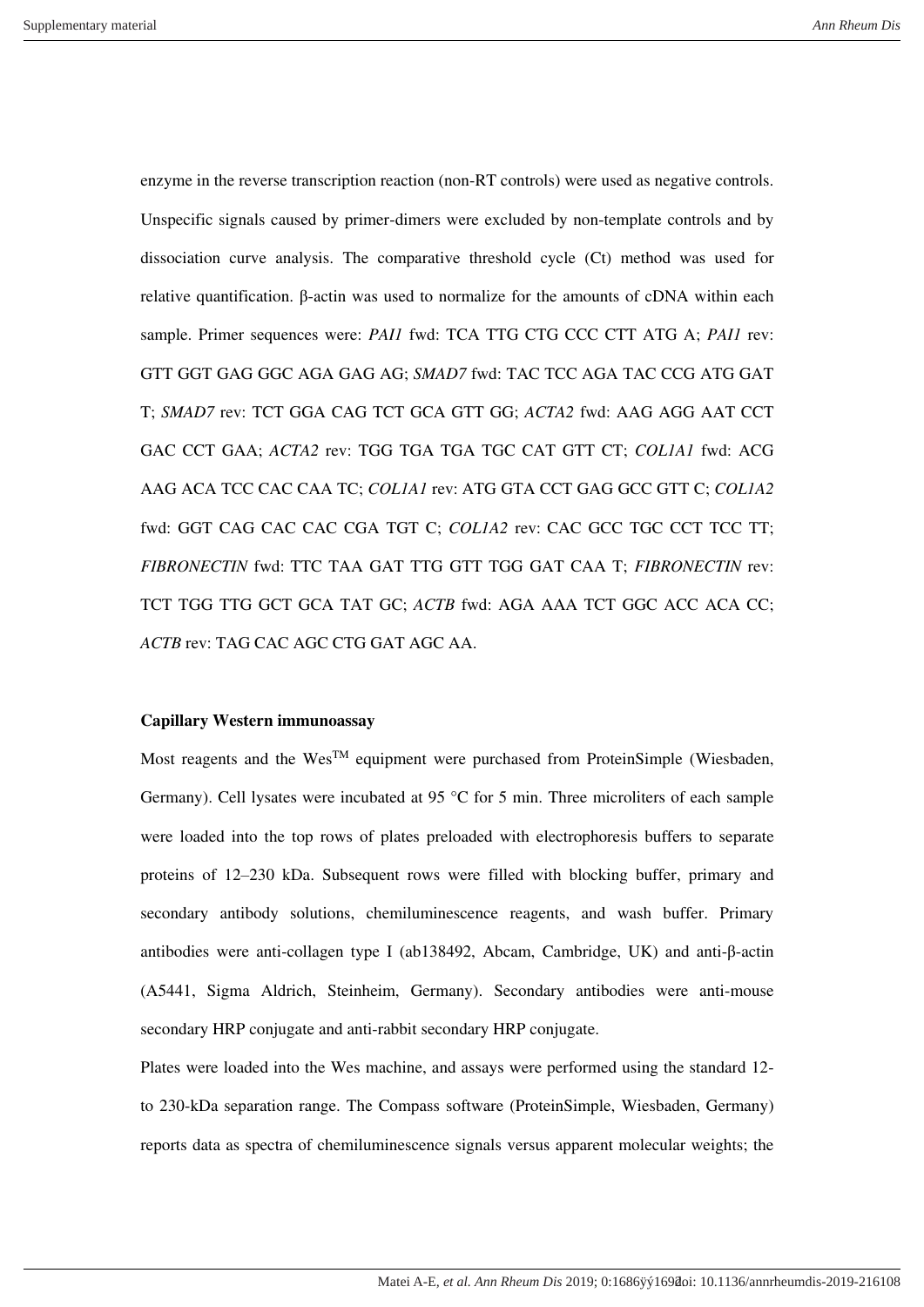later are determined by mapping ladder peaks to capillary positions. Compass was also used to generate artificial lane view images from the spectra.

## **Data presentation and statistical analysis**

Data were analyzed with GraphPad Prism 5 and are presented as mean x-fold value relative to the control group  $\pm$  SEM. The differences between the groups were tested for statistical significance by the Mann-Whitney U non-parametric test. P values are represented as suggested by GraphPad Prism:  $0.05$ >p> $0.01$  as \*;  $0.01$ >p> $0.001$  as \*\*; p<0.001 as \*\*\* (values less than 0.05 were considered significant).

2. Groeber F, Kahlig A, Loff S, Walles H, Hansmann J. A bioreactor system for interfacial culture and physiological perfusion of vascularized tissue equivalents. Biotechnology journal. 2013;8(3):308- 16.

3. Mertsching H, Schanz J, Steger V, Schandar M, Schenk M, Hansmann J, et al. Generation and transplantation of an autologous vascularized bioartificial human tissue. Transplantation. 2009;88(2):203-10.

4. Scheller K, Dally I, Hartmann N, Munst B, Braspenning J, Walles H. Upcyte(R) microvascular endothelial cells repopulate decellularized scaffold. Tissue engineering Part C, Methods. 2013;19(1):57-67.

5. Groeber F, Engelhardt L, Lange J, Kurdyn S, Schmid FF, Rucker C, et al. A first vascularized skin equivalent as an alternative to animal experimentation. Altex. 2016;33(4):415-22.

6. Huang J, Beyer C, Palumbo-Zerr K, Zhang Y, Ramming A, Distler A, et al. Nintedanib inhibits fibroblast activation and ameliorates fibrosis in preclinical models of systemic sclerosis. Annals of the rheumatic diseases. 2016;75(5):883-90.

7. Huang J, Maier C, Zhang Y, Soare A, Dees C, Beyer C, et al. Nintedanib inhibits macrophage activation and ameliorates vascular and fibrotic manifestations in the Fra2 mouse model of systemic sclerosis. Annals of the rheumatic diseases. 2017;76(11):1941-8.

8. Distler O, Highland KB, Gahlemann M, Azuma A, Fischer A, Mayes MD, et al. Nintedanib for Systemic Sclerosis-Associated Interstitial Lung Disease. The New England journal of medicine. 2019. 9. Akhmetshina A, Palumbo K, Dees C, Bergmann C, Venalis P, Zerr P, et al. Activation of canonical Wnt signalling is required for TGF-beta-mediated fibrosis. Nature communications.

2012;3:735.

10. Zehender A, Huang J, Gyorfi AH, Matei AE, Trinh-Minh T, Xu X, et al. The tyrosine phosphatase SHP2 controls TGFbeta-induced STAT3 signaling to regulate fibroblast activation and fibrosis. Nature communications. 2018;9(1):3259.

<sup>1.</sup> Rossi A, Appelt-Menzel A, Kurdyn S, Walles H, Groeber F. Generation of a three-dimensional full thickness skin equivalent and automated wounding. Journal of visualized experiments : JoVE. 2015(96).